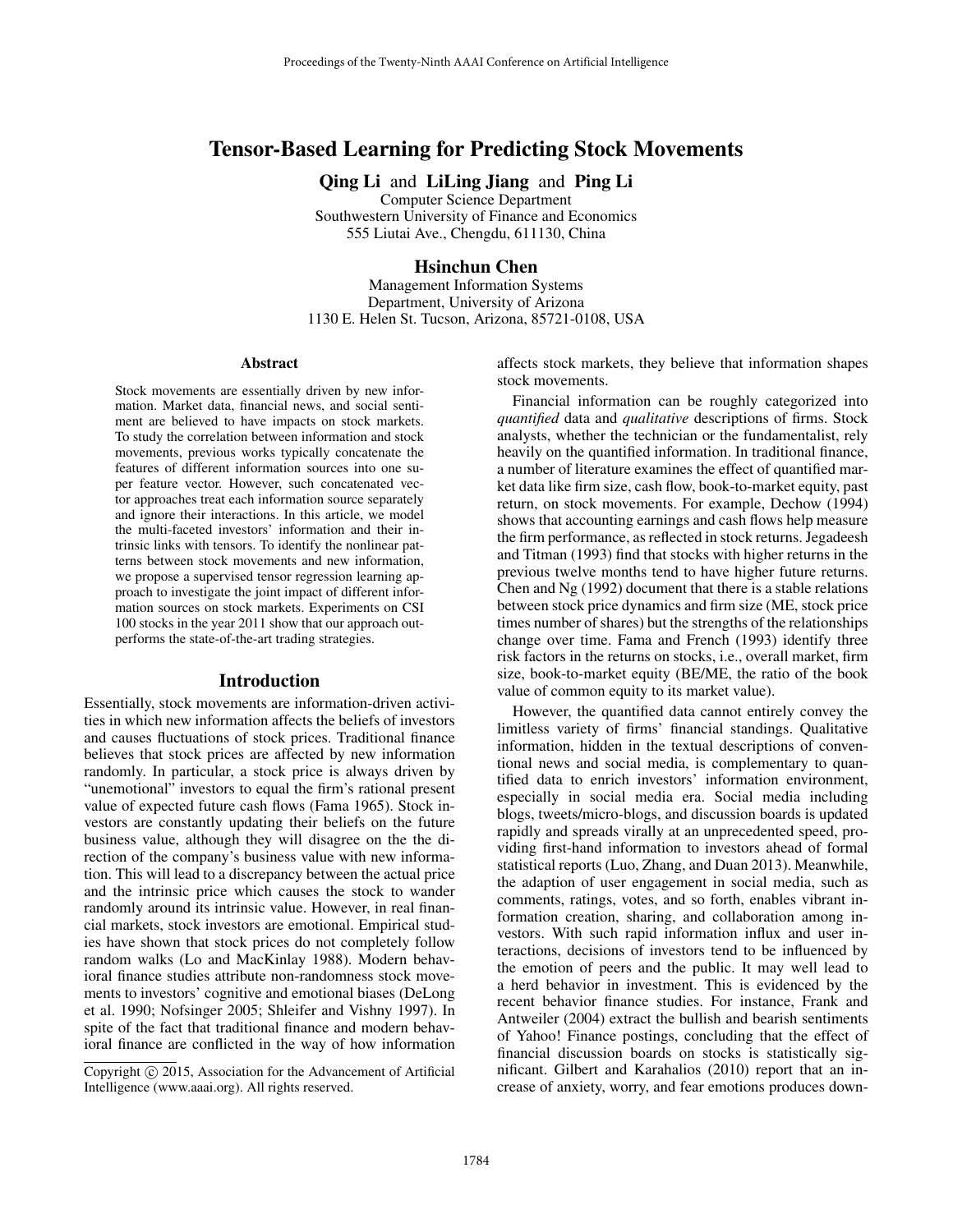ward pressure on the S&P 500 index. Bollen, Pepe, and Mao (2011) capture the public mood from tweets to forecast stock movements. Yu, Duan, and Cao (2013) show that social media has a stronger relationship with firm stock market performance than conventional media. Luo, Zhang, and Duan (2013) study the predictive relationship between social media and firm equity value, and find that Web blogs and consumer ratings are the two most significant leading indicators of firm equity value in social media. Li et al. (2014a; 2014b) propose a media-aware quantitative trader capturing public mood from interactive behaviors of investors in social media, and study the impact of firm-specific news sentiment on stocks along with this public mood.

Essentially, the information related with markets is multifaceted and multi-relational. The primary sources (modes) include event-specific, firm-specific, and sentiment information. Such complex information, referred to as a *mosaic* notion of investors' information environment (Francis, Douglas Hanna, and Philbrick 1997), implies the joint influence of different information sources on stock movements. The way to explore such joint impact remains a great challenge in computational investing, which is critical to understand the invisible hand of stock markets. The challenge lies in negotiating the "semantic gap" while mingling these low-level features with the high-level concepts.

The common strategy in previous studies (Lavrenko et al. 2000; Li et al. 2014a; Mittermayer and Knolmayer 2006; Schumaker and Chen 2008; 2009b; Schumaker et al. 2012; Wang, Huang, and Wang 2011; Xu and Zhang 2013; Yu, Duan, and Cao 2013) is to concatenate features of different information sources into one super feature vector, whose high dimensionalities always cause the problem of "curse of dimensionality" (Bellman and Dreyfus 1962). More importantly, from "mosaic" perspective, different information sources are interlaced and interacted to construct the complex investors' information space. With the concatenated vector representation, each vector element is assumed to be independently, and the contextual coocurrence relations between different information sources are somehow weakened, even ignored. For example, two positive news articles about a stock may be textually dissimilar, since nature language is rich and diverse. Contrastingly, the quantified statistics of profits, sales, debt levels, and dividends showing a good investing chance may strengthen the semantic similarities of different words in these two articles. It is necessary to propagate and reinforce these contextual coocurrence relations among different information sources to capture the nonlinear patterns between stock movements and new information.

In this article, we employ the algebra of higher-order tensor to model the multi-faceted investors' information and their intrinsic links. It provides a generalizable and scalable framework to analyze the complex investors' information on stock movements, in which the multi-faceted factors are complementary to each other. To identify the nonlinear patterns between stock movements and new information, we propose a supervised tensor regression learning approach to investigate the joint impact of different information sources on stock markets. It provides a powerful methodology for financial researchers to explore the impact of qualitative in-



Figure 1: Design Scheme.

formation and quantified data on stock movements.

## System Framework

In this study, we implement a tensor-based stock information analyzer, dubbed TeSlA, to systematically study the information impact on stocks. The framework of TeSlA is sketched in Figure 1. It first represents three types of information sources as tensors. Tucker decomposition is then applied to remove noise and capture intrinsic links of different modes in these tensors. These transformed information tensors are feed into the predictive model for predicting future stock movements.

### Investors' Information Modeling

There are various of information factors on stock movements which have been studied extensively before. Traditional finance mainly focuses on the long-term impact of firm-specific factors (Cheung and Ng 1992; Dechow 1994; Fama and French 1993; Jegadeesh and Titman 1993), whereas modern behavioral finance is interested in the shortterm shock of sentimental factors and event-specific factors (Bollen, Pepe, and Mao 2011; Frank and Antweiler 2004; Gilbert and Karahalios 2010; Schumaker and Chen 2009b; Tetlock, Saar-Tsechansky, and Macskassy 2008). It is critical to model the complex investors' information space of different information sources, and study their joint impact on stocks. In this study, we construct investors' information space in terms of three different types of information sources, i.e., firm, event, and sentiment. In particular,

- *Firm-specific Mode:* The stock price reflects the intrinsic value of a firm. Investors generally have higher expectations on healthy companies. Here, we select six key characteristics of a company to capture its future business value, each of which shows a predictive ability to some degree in previous literatures (Fama and French 1993; Li et al. 2014a; 2014b). That is, stock price, trading volume, turnover, price-to-earnings (P/E) ratio, price-tobook (P/B) ratio, and industry category.
- *Event-specific Mode:* Stock investors are constantly updating their beliefs about the direction of the market with new information, which leads to fluctuations of stock prices. Recent studies show that news articles play an important role in short-term stock movements (Fama and French 1993; Li et al. 2014a). Therefore, we utilize news articles as the event-specific information factor. Specifically, each news article is represented as a term vector,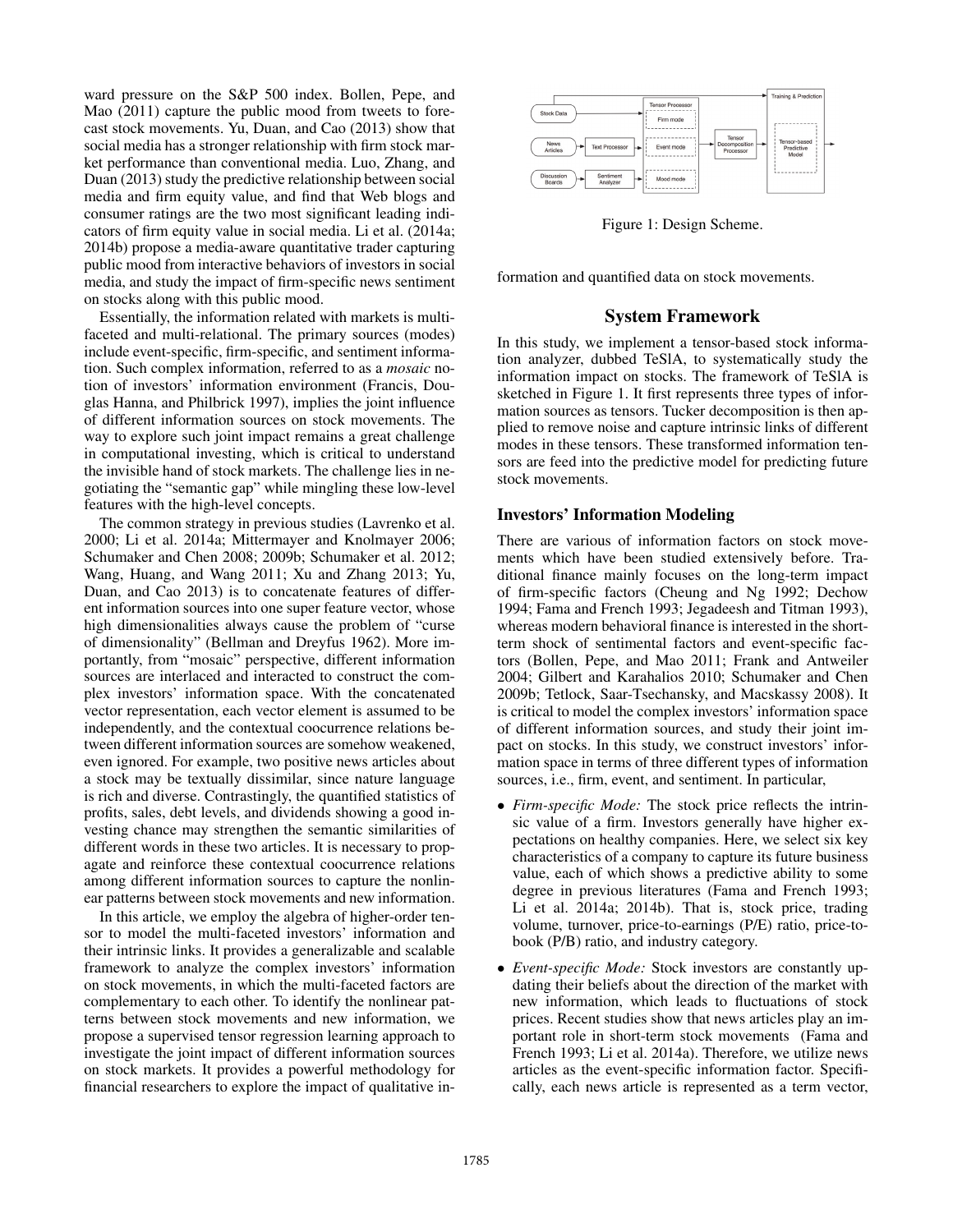

Figure 2: Investors' Information via Tensor Representation. A snapshot of information stream at time  $t$  is 3rd-mode data tensor  $\mathcal{X}_t$  which can be summarized by a core tensor and three factor matrices via Tucker decomposition.

where each entry is a weighted noun and sentiment word extracted from the article (Li et al. 2014b).

• *Sentiment Mode:* With the popularity of social media, it provides an important platform to share opinions or feelings among investors. In real financial market, irrational investors tend to be influenced by peers, most likely leading to a herd behavior in investing (DeLong et al. 1990). Previous studies put forward an effective way to capture social sentiment by tracking the changes of emotion words in social media (Bollen, Pepe, and Mao 2011). Here, we capture social sentiment in terms of the positive and negative mood of investors as the way proposed by Li et al. (2014b).

The multiple modes of investors' information are complementary in essence, which could interact on each other. In this article, the investors' information environment is modeled in the form of tensor streams, a snapshot of investors' information at time t is represented as order-3 tensor  $\mathcal{X}_t$ . Essentially, a tensor is a mathematical representation of a multi-way array. A first-order tensor is a vector, a secondorder tensor is a matrix, and tensors of order three is called 3rd-order tensors. More details of the tensor algebra can be found in Kolda and Bader (2009). Note that we use x to denote a vector, **X** denote a matrix, and  $\mathcal{X}$  a tensor.

Figure 2 illustrates an example 3rd-order tensor,  $\mathcal{X}_t \in$  $\mathbb{R}^{I_1 \times I_2 \times I_3}$ , representing the three-way relations of firmspecific, event-specific, sentiment information at time t. Here,  $I_1$ ,  $I_2$ , and  $I_3$  are the dimensions of firm-specific features, event-specific features, and sentiment features, respectively. The element values  $a_{i_1,i_2,i_3}$  of each information snapshot at time  $t$  are defined as:

- $a_{i_1,1,1}$  denotes features of firm-specific information;
- $a_{2,i_2,2}$  denotes features of event-specific information;
- $a_{3,3,i_3}$  denotes features of sentiment information;
- other elements are set to zeros originally.

Thus, investors' information can be represented by a tensor stream instead of a vector stream in traditional approaches. Each order of a tensor represents a subspace of one information mode.

#### Tensor Decomposition & Reconstruction

Once represent investors' information with tensors, a decomposition technique is applied to derive latent relationships between different information modes. CP and Tucker decomposition are the two most popular tensor decomposition methods (Kolda and Bader 2009). In this article, we apply Tucker decomposition to derive latent relationships inherent in a tensor. Essentially, Tucker decomposition is a form of higher-order PCA. It decomposes a tensor into a core tensor multiplied by a matrix along each mode.

**Definition 1 (Tucker Decomposition)** *Tucker decomposition of*  $\mathcal{X} \in \mathbb{R}^{I_1 \times \cdots \times I_M}$  yields a core tensor C of specified size  $R_1 \times R_2$  $\cdots \times R_M$  and factor matrices  $U_m|_{m=1}^N \in \mathbb{R}^{I_m \times R_m^{\times}}$  such that

$$
\mathcal{X} \approx \mathcal{C} \prod_{m=1}^{M} \times_m U_m, \tag{1}
$$

i.e., the reconstruction error  $e = ||\mathcal{X} - \mathcal{C} \prod_{m=1}^{M} \times_m \mathbf{U}_m^T||$  is minimized. Here,  $\times_m$  denotes the *mode-m product*.

Figure 2 depicts the Tucker decomposition of the thirdorder tensor. The third-order tensor  $X$  is decomposed as  $C \times_1 U_1 \times_2 U_2 \times_3 U_3$ . Here, factor matrices,  $U_1$ ,  $U_2$ , and U3, describe one distinct facet of the investors' information, i.e., firm, event, and sentiment, respectively. The core tensor,  $\mathcal{C}$ , indicates the strength of relationships among three facets. Each information mode is represented by an "order" in tensor, which considers the difference of scale. During the tensor decomposition, the hidden compensations and interactions between different modes are emphasized and strengthened. It overcomes the weakness of the concatenated feature vectors in previous studies which ignores not only the scale difference of different modes but also their correlations and interactions.

After decomposition, we reconstruct a new tensor,  $\mathcal{X}$ , which is able to reveal the latent information relationship of firms, events, sentiment in the form of new entries. The reconstruction transformation is equivalent to the tensor operation  $\hat{\mathcal{X}} = \mathcal{C} \times_1 \mathbf{U}_1 \times_2 \mathbf{U}_2 \times_3 \mathbf{U}_3$  with the computational cost  $O(N)$  where  $N = I_1 + I_2 + I_3$ . Let A and A be the set of tenor entires in  $\mathcal X$  and  $\mathcal X$ , respectively. The reconstructed tensor  $\hat{\mathcal{X}}$  consists of a set of triplets  $\hat{a}(i, j, k) \in \hat{A}$ , where  $A \subset \hat{A}$ . Each  $\hat{a}(i, j, k)$  indicates the intrinsic relations among the information related with firm, event, and sentiment. Figure 3 shows a simplified example of this transformation, which obtains the enhanced knowledge to identify the interactions and correlations between different information modes. The original tensor  $\mathcal{X} \in \mathbb{R}^{3 \times 3 \times 5}$  is decomposed into one core tensor  $C \in \mathbb{R}^{2 \times 2 \times 2}$ , and three factor matrices of  $\mathbf{U}_1 \in \mathbb{R}^{3 \times 2}$ ,  $\mathbf{U}_2 \in \mathbb{R}^{3 \times 2}$ , and  $\mathbf{U}_3 \in \mathbb{R}^{5 \times 2}$ , when we choose 2 as the reduction size. The reconstructed tensor  $\hat{\mathcal{X}}$ is derived by multiplying the core tensor and three factor matrices. It can be observed that tensor decomposition and reconstruction has updated the value for each existing entries indicating its importance and identify some new entries showing the latent relationships.

#### Tensor-based Supervised Learning

Predicting stock movements is essentially a supervised learning problem. In this study, investors' information is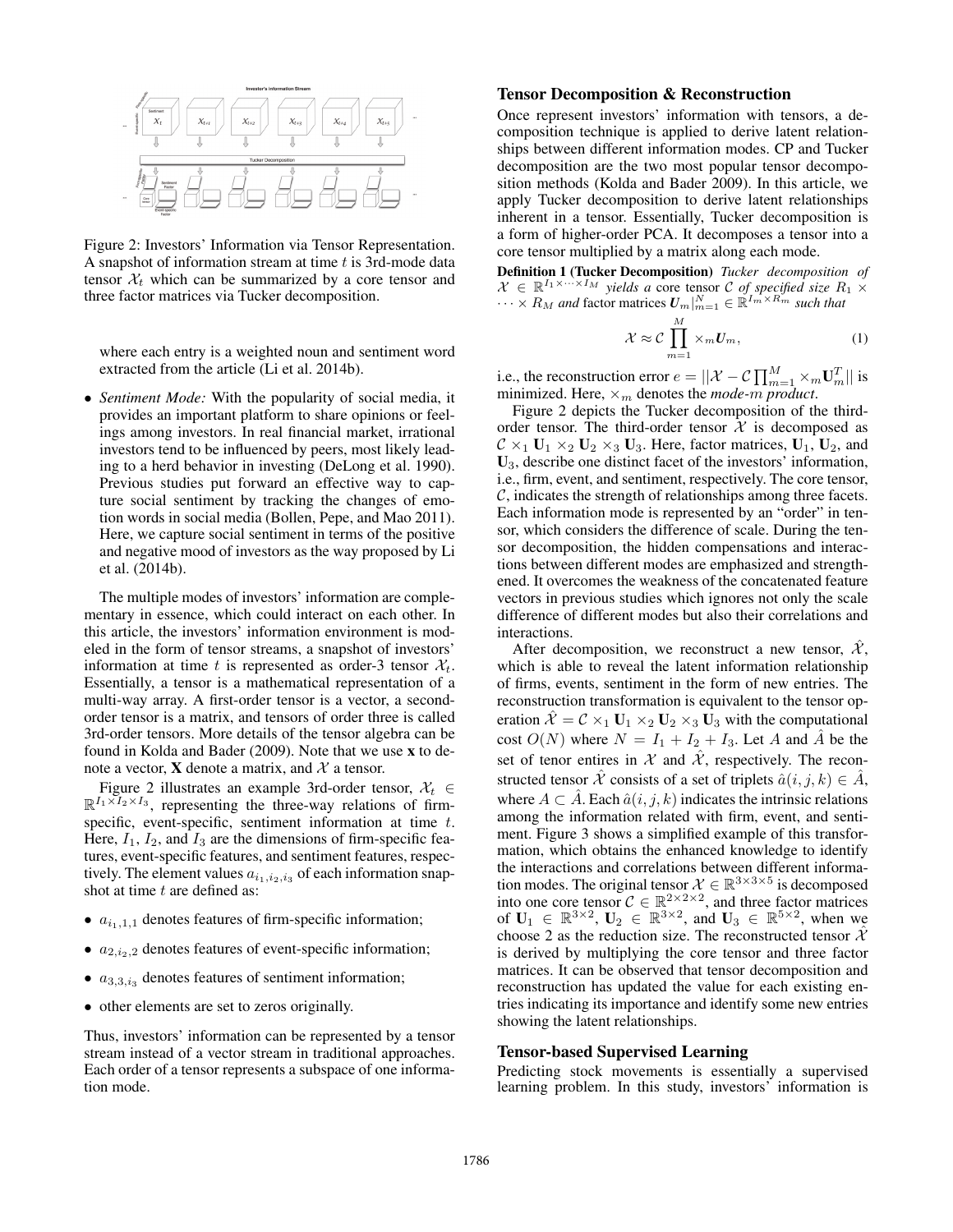

Figure 3: Example of Tensor Transformation.

modeled with a tensor stream  $\{\mathcal{X}_1, \mathcal{X}_2, \dots, \mathcal{X}_N\}$ , and the corresponding stock trend indicator such as stock earning, index, and price at time i is denoted as  $y_i$ . Our goal is to find the hidden patterns between  $\mathcal{X}_i$  and  $y_i$ . It can be converted to a high-dimensional regression problem. In particular, find a tensor function  $f(\mathcal{X})$  that has at most  $\varepsilon$  deviation from the actually obtained targets  $y_i$  for all the training data. That is, we do not care about errors as long as they are less than  $\varepsilon$ , but will not accept any deviation larger than this. This definition is analogous to the support vector regression (SVR) (Smola and Schölkopf 2004). Essentially, SVR is a special case of our study in which the input data is 1st-order tensor (vector). In following part, we first explain the proposed supervised learning algorithm in the form of 2nd-order tensor, and extended it to higher-order tensor.

Definition 2 (Learning problem) *Given a set of training data*  $\{(X_1, y_1), (X_2, y_2), \ldots, (X_N, y_N)\}$ , where 2nd-order tensor (ma*trix)*  $X_t \in \mathbb{R}^{I_1 \times I_2}$  *denotes the input, and*  $y_t \in \mathbb{R}$  *is the output associated with X*t*, find a 2nd-order tensor mapping function*  $f(X) = u^T Xv + b$ *, where*  $u \in \mathbb{R}^{I_1}$ *,*  $v \in \mathbb{R}^{I_2}$ *, and*  $b \in \mathbb{R}$ *, that has at most* ε *deviation from the actually obtained targets* y<sup>i</sup> *for all the training data, and at the same time the complexity of the model is as low as possible.*

Here, the model complexity is measured by  $||\mathbf{u}\mathbf{v}^T||$  (Smola and Schölkopf 2004). Instead of limiting the function  $f(\mathbf{X})$  actually exists that approximates all pairs  $(X_i, y_i)$  with  $\varepsilon$  deviation, we introduce slack variables  $\xi_i, \xi_i^*$  to allow mapping errors. Therefore, we can write this problem as a convex optimization problem:

$$
\min_{\mathbf{u},\mathbf{v},b,\xi_i,\xi_i^*} J(\mathbf{u},\mathbf{v},b,\xi_i,\xi_i^*) = \frac{1}{2} ||\mathbf{u}\mathbf{v}^T||^2 + C \sum_{i=1}^N (\xi_i + \xi_i^*)
$$
\n
$$
\text{subject to } \begin{cases}\ny_i - \langle \mathbf{X}, \mathbf{u}\mathbf{v}^T \rangle - b \le \varepsilon + \xi_i, \\
\langle \mathbf{X}, \mathbf{u}\mathbf{v}^T \rangle + b - y_i \le \varepsilon + \xi_i^*, \\
\xi_i^*, \xi_i \ge 0, \quad i = 1, \cdots, N.\n\end{cases} \tag{2}
$$

where  $C$  is a positive constant parameter used to control the tradeoff between the model complexity and the amount up to which deviations larger than  $\varepsilon$  are tolerated. To solve this optimization, the key idea is to construct a Lagrange function from the objective function and the constraints by introducing a dual set of variables. Therefore, we proceed as follows:

$$
L = \frac{1}{2} ||\mathbf{u}\mathbf{v}^{T}||^{2} + C \sum_{i=1}^{N} (\xi_{i} + \xi_{i}^{*}) - \sum_{i=1}^{N} \eta_{i} \xi_{i} - \sum_{i=1}^{N} \eta_{i}^{*} \xi_{i}^{*} - \sum_{i=1}^{N} \alpha_{i} (\varepsilon + \xi_{i} - y_{i} + \mathbf{u}^{T} \mathbf{X}_{i} \mathbf{v} + b) - \sum_{i=1}^{N} \alpha_{i}^{*} (\varepsilon + \xi_{i}^{*} + y_{i} - \mathbf{u}^{T} \mathbf{X}_{i} \mathbf{v} b).
$$
\n(3)

Here, L is the Lagrangian and  $\alpha_i$ ,  $\alpha_i^*$ ,  $\eta_i$ ,  $\eta_i^*$  are Lagrange multipliers. Note that:  $\frac{1}{2}||\mathbf{u}\mathbf{v}^T||^2 = \frac{1}{2}(\mathbf{v}^T\mathbf{v})(\mathbf{u}^T\mathbf{u})$ . Thus, L is rewritten as

$$
L = \frac{1}{2} (\mathbf{v}^T \mathbf{v}) (\mathbf{u}^T \mathbf{u}) + C \sum_{i=1}^N (\xi_i + \xi_i^*) - \sum_{i=1}^N \eta_i \xi_i
$$
  
- 
$$
\sum_{i=1}^N \eta_i^* \xi_i^* - \sum_{i=1}^N \alpha_i^* (\varepsilon + \xi_i^* + y_i - \mathbf{u}^T \mathbf{X}_i \mathbf{v} - b) \tag{4}
$$
  
- 
$$
\sum_{i=1}^N \alpha_i (\varepsilon + \xi_i - y_i + \mathbf{u}^T \mathbf{X}_i \mathbf{v} + b).
$$

It follows from the saddle point condition that the partial derivatives of L with respect to the variables  $(\mathbf{u}, \mathbf{v}, \mathbf{b}, \xi_i, \xi_i^*)$ have to vanish for optimality. This gives the conditions:

$$
\mathbf{u} = \frac{\sum_{i=1}^{N} (\alpha_i - \alpha_i^*) \mathbf{X}_i \mathbf{v}}{\mathbf{v}^T \mathbf{v}} \quad i = 1, \cdots, N. \tag{5}
$$

$$
\mathbf{v} = \frac{\sum_{i=1}^{N} (\alpha_i - \alpha_i^*) \mathbf{u}^T \mathbf{X}_i}{\mathbf{u}^T \mathbf{u}} \quad i = 1, \cdots, N. \quad (6)
$$

As shown in Equations  $(5)$  and  $(6)$ , **u** and **v** are dependent on each other, and can not be solved independently. Therefore, we can apply the iterative approach to solve this problem. In particular, first, let  $\mathbf{u} = (1, \dots, 1)^T$ ,  $\mathbf{x}_i = \mathbf{X}_i^T \mathbf{u}$ , and  $\beta_1 = ||\mathbf{u}||^2$ , **v** can be computed by solving the following optimization problem:

$$
\min_{\mathbf{v},b,\xi_{i},\xi_{i}^{*}} J(\mathbf{v},b,\xi_{i},\xi_{i}^{*}) = \frac{1}{2}\beta_{1}||\mathbf{v}||^{2} + C \sum_{i=1}^{N}(\xi_{i} + \xi_{i}^{*})
$$
\nsubject to\n
$$
\begin{cases}\ny_{i} - \mathbf{v}^{T}\mathbf{x}_{i} - b \leq \varepsilon + \xi_{i}, \\
\mathbf{v}^{T}\mathbf{x}_{i} + b - y_{i} \leq \varepsilon + \xi_{i}^{*}, \\
\xi_{i}^{*}, \xi_{i} \geq 0, \quad i = 1, \cdots, N.\n\end{cases}
$$
\n(7)

Once **v** is obtained, let  $\beta_2 = ||\mathbf{v}||^2$ , and  $\hat{\mathbf{x}}_i = \mathbf{X}_i \mathbf{v}$ . Thus, **u** can be obtained by solving the following optimization problem:

$$
\min_{\mathbf{u},b,\xi_{i},\xi_{i}^{*}} J(\mathbf{u},b,\xi_{i},\xi_{i}^{*}) = \frac{1}{2}\beta_{2}||\mathbf{u}||^{2} + C \sum_{i=1}^{N}(\xi_{i} + \xi_{i}^{*})
$$
  
subject to 
$$
\begin{cases} y_{i} - \mathbf{u}^{T}\hat{\mathbf{x}}_{i} - b \leq \varepsilon + \xi_{i}, \\ \mathbf{u}^{T}\hat{\mathbf{x}}_{i} + b - y_{i} \leq \varepsilon + \xi_{i}^{*}, \\ \xi_{i}^{*}, \xi_{i} \geq 0, \quad i = 1, \cdots, N. \end{cases}
$$
 (8)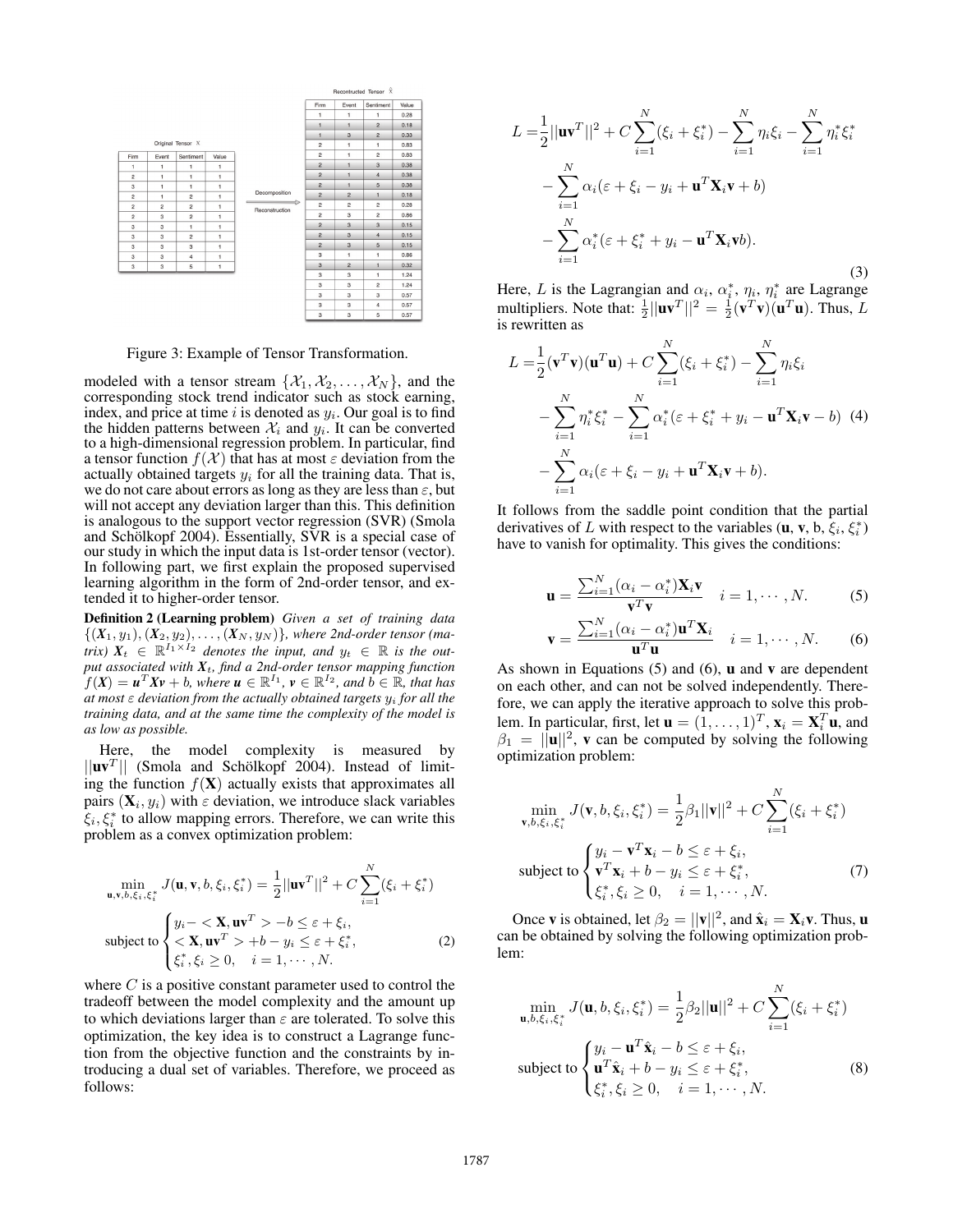| Table 1: Tensor-based Learning Algorithm |                                                                                                                                                                                                                                                                                                                                                 |  |  |
|------------------------------------------|-------------------------------------------------------------------------------------------------------------------------------------------------------------------------------------------------------------------------------------------------------------------------------------------------------------------------------------------------|--|--|
| Input:                                   | Tensor stream $\mathcal{X}_i _{i=1}^N \in \mathbb{R}^{I_1 \times I_2 \times I_3}$                                                                                                                                                                                                                                                               |  |  |
|                                          | Indicators $y_i _{i=1}^N \in \mathbb{R}$ .                                                                                                                                                                                                                                                                                                      |  |  |
| Output:                                  | The parameters in tensor function                                                                                                                                                                                                                                                                                                               |  |  |
|                                          | $f(\mathcal{X}) = \mathcal{X} \times_1 \mathbf{W}_1 \times_2 \mathbf{W}_2 \times_3 \mathbf{W}_3 + b,$                                                                                                                                                                                                                                           |  |  |
|                                          | i.e., $\mathbf{W}_{k}  _{k=1}^{3} \in \mathbb{R}^{I_{k}}$ , and b, and corresponding                                                                                                                                                                                                                                                            |  |  |
|                                          | slack variables $\xi_i _{i=1}^N \in \mathbb{R}, \xi_i^* _{i=1}^N \in \mathbb{R}.$                                                                                                                                                                                                                                                               |  |  |
| Step 1:                                  | Set $W_k _{k=1}^3$ equal to random unit vectors;                                                                                                                                                                                                                                                                                                |  |  |
| Step 2:                                  | Do steps 3-7 iteratively until convergence;                                                                                                                                                                                                                                                                                                     |  |  |
| Step 3:                                  | From $m = 1$ to 3                                                                                                                                                                                                                                                                                                                               |  |  |
| Step 4:                                  | Set $\beta_{k,k \neq m} =   \mathbf{W}_k  ^2$ ,                                                                                                                                                                                                                                                                                                 |  |  |
|                                          | $\mathbf{x}_{i,1 \leq i \leq N} = \mathcal{X}_i \prod_{1 \leq k \leq 3}^{k \neq m} \times_k \mathbf{W}_k;$                                                                                                                                                                                                                                      |  |  |
| Step 5:                                  | Obtain $W_m$ by optimizing                                                                                                                                                                                                                                                                                                                      |  |  |
|                                          | $\min_{\mathbf{W}_k, b, \xi, \xi^*} J(\mathbf{W}_k, b, \xi, \xi^*) =$                                                                                                                                                                                                                                                                           |  |  |
|                                          | $\frac{1}{2} \prod_{1 \leq k \leq 3}^{k \neq m} \beta_i   \mathbf{W}_m  ^2 + C \sum_{i=1}^{N} (\xi_i + \xi_i^*)$<br>$\text{s.t.} \begin{cases} y_i - \mathbf{W}_m^T \mathbf{x}_i - b \leq \varepsilon + \xi_i \\ \mathbf{W}_m^T \mathbf{x}_i + b - y_i \leq \varepsilon + \xi_i^* \\ \xi_i^*, \xi_i \geq 0, \quad i = 1, \cdots, N \end{cases}$ |  |  |
|                                          |                                                                                                                                                                                                                                                                                                                                                 |  |  |
|                                          |                                                                                                                                                                                                                                                                                                                                                 |  |  |
|                                          |                                                                                                                                                                                                                                                                                                                                                 |  |  |
| Step 6:                                  | End                                                                                                                                                                                                                                                                                                                                             |  |  |
| Step $7:$                                | Convergence Checking                                                                                                                                                                                                                                                                                                                            |  |  |
| Step 8:                                  | End                                                                                                                                                                                                                                                                                                                                             |  |  |

Note that optimization problem (7) and (8) can be solved by a standard SVR algorithm. Any computational method for SVR can also be used here. This iterative procedure to update u and v is carried on until the objective function converges.

While Tucker decomposition, the relations of different information mode (firm, event, sentiment) of a tensor are reinforced (vertical compensation). During the iterative optimization, the intrinsic links of different modes are strengthened across the timeline (horizontal interaction). This allows us to study the joint impact of different information modes on stock movements. With the solution of iterative optimization, the learning algorithm in the form of 2nd-order tensor can be straightly extended to 3rd-order tensor or even the higher order tensor. The generalized tensor-based regression learning algorithm is given in Table 1.

### Experimental Evaluation

The ultimate goal of this study is to examine the effectiveness of the proposed tensor-based learning approach to capture the joint impact of different information modes on stock movements. In our experiments, we use the stock data generously provided by Li et al. (2014b). It consists of three parts:

- *Financial News*: It contains 124, 470 financial news articles related with 100 companies listed in China Securities Index (CSI 100).
- *Discussion Board*: It contains the discussion threads of CSI100 companies during *Jan.1, 2011* and *Dec.31, 2011* from two premier financial discussion boards in China, i.e., Sina.com and EastMoney.com.

| Table 2: Comparison (Vector vs. Tensor) |        |                |  |
|-----------------------------------------|--------|----------------|--|
| Method                                  |        | RMSE Direction |  |
| <b>SVR</b>                              | 0.6396 | $57.01\%$      |  |
| PCA+SVR                                 | 0.6132 | 58.03%         |  |
| <b>ISOMAP+SVR</b>                       | 0.6054 | 58.74%         |  |
| Our tensor-based approach               | 0.5818 | 61.78%         |  |

• *Stock Data*: It contains the high-frequency financial data during *Jan.1, 2011* and *Dec.31, 2011*. It provides intraday transaction information including price, volume and time in the second-level.

In our experiments, we used the data from the first 9 months of 2011 as a training corpus and the last 3 months of 2011 for testing. We removed several companies from the available 100 companies due to inconsistencies and abnormalities. In our testing period, the upward trend was 46.12%, the downward trend was 49.53%, and the remaining percentage was still. The standard deviation of the stock prices in this testing period was 27.12. Here, closeness and directional accuracy are used as the evaluation metrics. Directional accuracy measures the percentage of price forecast with right directions in the total forecast. Root Mean Squared Error (RMSE) between the predicted value and the real stock price is used as the closeness metric.

### Time Window of Prediction

There exists a time window to foreseen the direction of a stock with the release of new information (Chan 2003; Gidofalvi 2001). A "20-minute" theory shows that an optimal outlook time window to sense stock movement is approximately 20 minutes after introducing new information (Gidofalvi 2001; Li et al. 2014a; Schumaker and Chen 2009a). In our study, we also observe the "20-minute" phenomena, and find that the best predictive performance is achieved while predicting +26-minute future prices after news releases. This finding indeed agrees with the previous research that reported the existence of lag time between information introduction and stock market correction to equilibrium (LeBaron, Arthur, and Palmer 1999).

#### Joint Impact of Investors' Information

Comparing with previous concatenated vector approaches, the advantage of the proposed tensor-based learning algorithm is able to model the multi-faceted factors and their intrinsic links of the complex investors' information. To investigate the effect of the proposed approach, we compare our tensor-based approach with the following vector-based approaches:

- SVR: SVR is directly applied to the original concatenated vector which consists of firm-specific, event-specific, and sentiment information features.
- PCA+SVR: PCA is firstly applied to the original concatenated vector to reduce the vector dimension, and then SVR is performed on the dimension-reduced vector.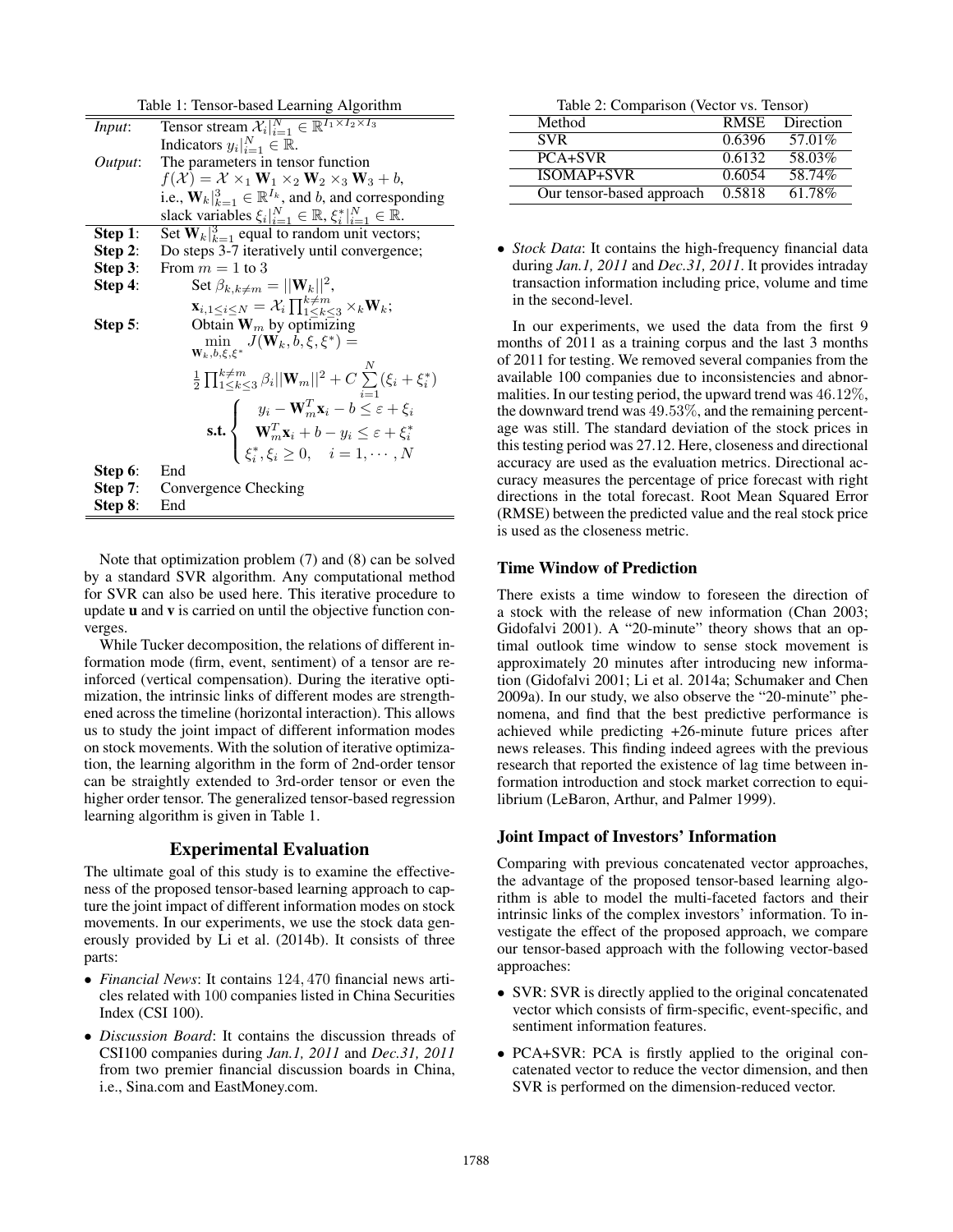Table 3: Vertical & Horizontal Compensation

| Method                    | <b>RMSE</b> | Direction |
|---------------------------|-------------|-----------|
| Without iterations        | 0.6111      | 58.33%    |
| Without Tucker            | 0.5886      | 61.15%    |
| Our tensor-based approach | 0.5818      | 61.78%    |

• ISOMAP+SVR: ISOMAP is firstly applied to the original concatenated vector to reduce the vector dimension, and then SVR is performed on the dimension-reduced vector.

Table 2 shows the prediction results of these methods in terms of RMSE and directional accuracy. The performance of PCA+SVR is a little better than the classic SVR approach, since a certain amount of noise has been removed by PCA. PCA is a statistical procedure that uses an orthogonal transformation to convert a set of observations of possibly correlated variables into a set of values of linearly uncorrelated variables. Comparing with PCA, ISOMAP targeted for nonlinear information data gains better result than PCA in our test. It can be observed that our tensor-based approach outperforms the other three vector-based approaches, with a directional accuracy improvement of 8.37% and RMSE improvement of 9.04% than the classic SVR approach. Such gains come from the tensor decomposition and iterative optimization, which utilize the intrinsic links of different information sources for predicting.

#### Vertical & Horizontal Compensation

To well understand how information of different modes interacts, we explore the power of the vertical compensation and the horizontal interaction in our proposed approach. Specifically, Tucker decomposition and reconstruction vertically capture the relations of different information modes at time t. Whereas, the iterative optimization horizontally diffuses the interconnections of different modes across the timeline. Here, we study the variants of the proposed approach to understand the inner functions:

- Without iterations: the original tensor is decomposed and reconstructed as a relation-reinforced tensor. Entries of this new tensor are concatenated into a vector. SVR is applied for making predictions.
- Without Tucker: the original tensor steam is directly feed into the tensor-based learning algorithm for prediction without Tucker decomposition.

Table 3 shows that both vertical and horizontal compensation procedures contribute to the relation enhancement of different information modes. The horizontal compensation plays a little more important role than the vertical compensation. That is, the relations of different investors' information modes are interlaced and mingled more efficiently across the timeline than at a static time point.

#### Investment Experiments

In this study, we design and implement a tensor-based stock information analyzer, TeSIA. We compare TeSIA with two classic trading strategies, i.e., Top-N and simple moving average (SMA) (James 1968), and one state-of-the-art media-

aware trader, AZFinText (Schumaker and Chen 2009b). We set RMB10,000 (approximately USD1,630) as the investment budget and compare the daily earnings of these approaches in our 3-month evaluation period, during which the CSI Index was down by 5.21% from 2,363 to 2,240.

In our experiments, even with the optimal top-30 combination, a small loss is still experienced for Top-N approach. Different from the long-term strategy Top- $N$ , SMA focuses on short-term transactions. The SMA strategy is triggered when an actual market stock price crosses through the daily moving average of the same stock. There is no positive earnings with SMA within the 3-month assessment time. AZFin-Text (Schumaker and Chen 2009b) is a media-aware trading system as TeSIA. It applies SVR model to capture the correlation between financial news and stock prices. Comparing the change of -5.21% in CSI100 and the 103.23% return in AZFinText, the proposed TeSIA yields a remarkable return of 235.20% in three months.

### Conclusion and Future Work

Fama's "Efficient Market Hypothesis" (Fama 1965) reveals that new information shapes stock markets, and paves the way for his Nobel Prize in 2013. Following Fama's approach, linear regression models are generally adopted to examine the correlation between stocks and information. With the advent of natural language processing and machine learning techniques, it allows us to investigate the nonlinear patterns between information and stock movements. A common strategy in these approaches is to concatenate the features of different information sources into one super vector, which breaks the intrinsic links between different information sources. This work is a pilot study to model the multifaceted investors' information and their intrinsic links to explore their joint impacts on stocks. The proposed tensorbased modeling and learning approaches are generalizable and scalable to incorporate any new information source. It provides a powerful methodology for financial researchers to understand the "invisible hand " of stock markets.

The investment experiment on CSI 100 stocks shows a promising earning return of the proposed approach in the year of 2011. It is quite interesting to explore the predictive power of TeSIA in other time windows to check its robustness. In addition, as the popularity of social media, the predictability of various kinds of social media including micro-blogs, wikipedias, and blogs are of great necessity to be investigated. With these extra information sources, it also brings a scalability challenge to the proposed approach. The paralleled SVR processing is a promising way to deal with the scalability problem (Catanzaro, Sundaram, and Keutzer 2008). However, its effectiveness with the proposed tensorbased framework is yet to be explored in our feature work.

#### Acknowledgments

This work has been supported by the National Natural Science Foundation of China (NSFC) (60803106, 61170133), and the Program for Sichuan National Science Foundation for Distinguished Young Scholars (2013JQ0004).